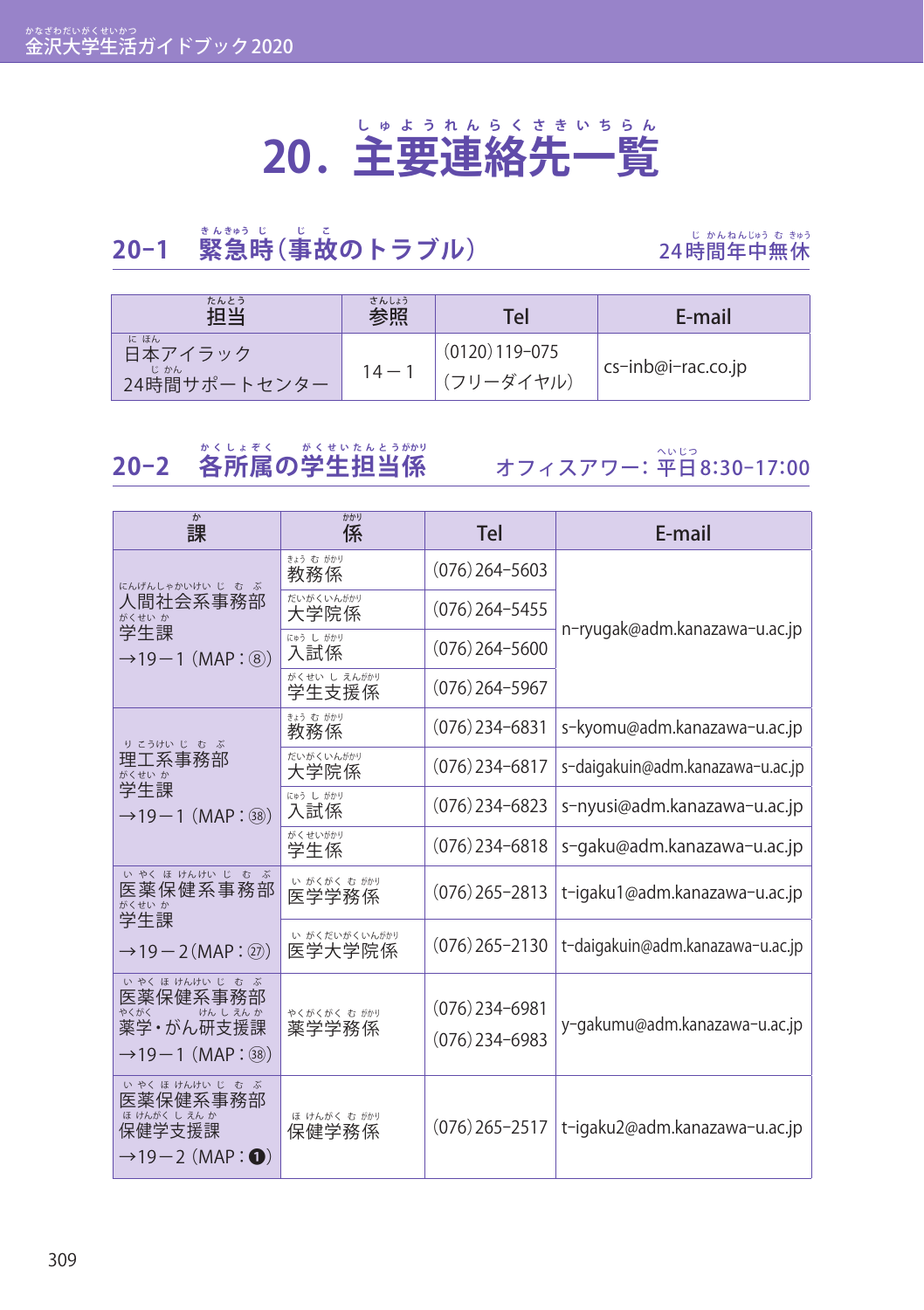# **20. List of Main Contacts**

#### **20-1 When in an accident or trouble**

24 hour toll-free

| <b>Subject</b>            | Reference | Tel                             | E-mail                |
|---------------------------|-----------|---------------------------------|-----------------------|
| Japan IR&C Support Center | $14 - 1$  | $(0120)$ 119-075<br>(toll-free) | $cs$ -inb@i-rac.co.jp |

#### **20-2 List of Student Affairs Sections**

Office hour: Weekday 8:30-17:00

| <b>Division</b>                                                                                                                                                                      | Section                                            | Tel                                  | E-mail                               |
|--------------------------------------------------------------------------------------------------------------------------------------------------------------------------------------|----------------------------------------------------|--------------------------------------|--------------------------------------|
| <b>Student Affairs</b>                                                                                                                                                               | Academic Affairs Section                           | $(076)$ 264-5603                     |                                      |
| Division, Human and<br>Social Administration                                                                                                                                         | <b>Graduate Student Affairs Section</b>            | $(076)$ 264-5455                     | n-ryugak@adm.                        |
| Department                                                                                                                                                                           | <b>Admission Section</b>                           | $(076)$ 264-5600                     | kanazawa-u.ac.jp                     |
| $\rightarrow$ 19-1 (MAP : (8))                                                                                                                                                       | <b>Student Support Section</b>                     | $(076)$ 264-5967                     |                                      |
| <b>Student Affairs</b>                                                                                                                                                               | <b>Academic Affairs Section</b>                    | $(076)$ 234-6831                     | s-kyomu@adm.<br>kanazawa-u.ac.jp     |
| Division, Science<br>and Engineering                                                                                                                                                 | <b>Graduate Student Affairs Section</b>            | $(076)$ 234-6817                     | s-daigakuin@adm.<br>kanazawa-u.ac.jp |
| Administration<br>Department                                                                                                                                                         | <b>Admission Section</b>                           | $(076)$ 234-6823                     | s-nyusi@adm.<br>kanazawa-u.ac.jp     |
| $\rightarrow$ 19-1 (MAP : 38)                                                                                                                                                        | <b>Student Affairs Section</b>                     | $(076)$ 234-6818                     | s-gaku@adm.<br>kanazawa-u.ac.jp      |
| Student Affairs Division, Medical,<br>Pharmaceutical and Health                                                                                                                      | Medical Science, Student<br><b>Affairs Section</b> | $(076)$ 265-2813                     | t-igaku1@adm.<br>kanazawa-u.ac.jp    |
| <b>Administration Department</b><br>$\rightarrow$ 19-2 (MAP : $\widehat{27}$ )                                                                                                       | <b>Graduate Student Affairs</b><br>Section (Med.)  | $(076)$ 265-2130                     | t-daigakuin@adm.<br>kanazawa-u.ac.jp |
| Faculty of Pharmacy and<br>Cancer Research Institute<br>Support Division, Medical,<br>Pharmaceutical and Health<br><b>Administration Department</b><br>$\rightarrow$ 19-1 (MAP : 38) | Pharmacy,<br><b>Student Affairs Section</b>        | $(076)$ 234-6981<br>$(076)$ 234-6983 | y-gakumu@adm.<br>kanazawa-u.ac.jp    |
| <b>Faculty of Health Sciences</b><br>Support Division, Medical,<br>Pharmaceutical and Health<br><b>Administration Department</b><br>$\rightarrow$ 19-2 (MAP : $\bullet$ )            | <b>Student Affairs Section</b>                     | $(076)$ 265-2517                     | t-igaku2@adm.<br>kanazawa-u.ac.jp    |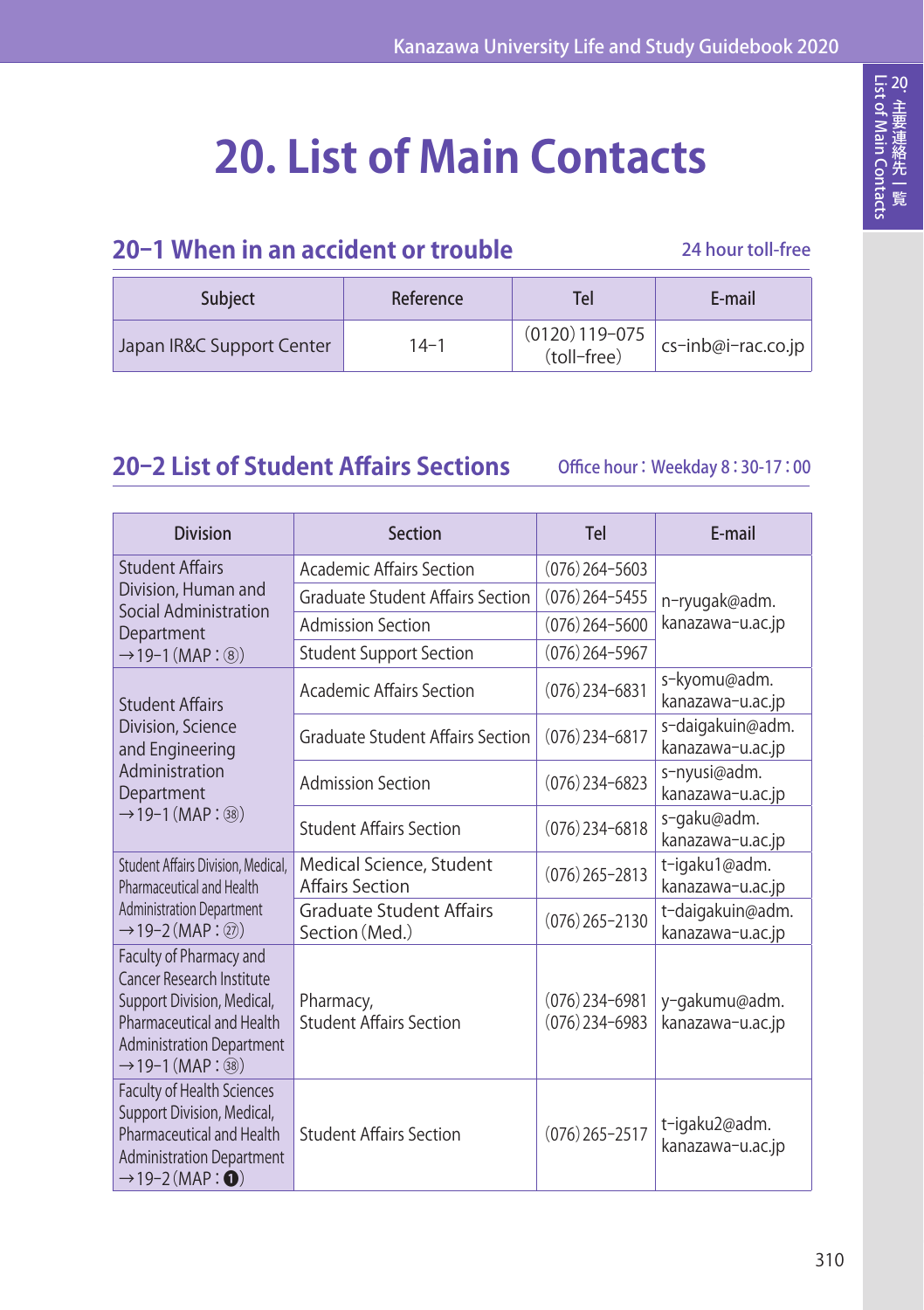| ゕ<br>課                                                                                                 | かかり<br>係                                   | Tel | E-mail                                         |
|--------------------------------------------------------------------------------------------------------|--------------------------------------------|-----|------------------------------------------------|
| がく むーぶ がくせい か<br>学務部学生課<br>$\rightarrow$ 19 $-$ 1 (MAP : $(29)$ )                                      | しんがくじゅつそうせいけんきゅう<br>新学術創成研究<br>か がかり<br>科係 |     | $(076)$ 264-5971   s-yugo@adm.kanazawa-u.ac.jp |
| こくさい ぶりゅうがく き かく か<br>国際部留学企画課<br>りゅうがくせいきょういく ぶ<br>(留学生教育部)<br>$\rightarrow$ 19 $-$ 1 (MAP : $(29)$ ) | りゅうがく し えんがかり<br>留学支援係                     |     | (076) 264-5237   ryukou@adm.kanazawa-u.ac.jp   |

## 20−3.各相談 • カウンセリング連絡先

| たんとう<br>担当                                                    | しょぞく<br>所属                                         | なまえ やくしょく<br>名前(役職)                               | Tel                                         | E-mail                                                 |
|---------------------------------------------------------------|----------------------------------------------------|---------------------------------------------------|---------------------------------------------|--------------------------------------------------------|
|                                                               | にんげんしゃかい<br>人間社会<br>きゅう<br>けん<br>いき<br>究<br>研<br>域 | みやざき<br>えつこ<br>悦子<br>宮崎<br>じょしゅ<br>(助手)           | $(076)$ 264-5442                            | miyaetsu@staff.kanazawa-u.ac.jp                        |
|                                                               | ij.<br>こう<br>理<br>工<br>けん きゅう いき<br>研<br>究.<br>域   | きしだ<br>ゆみ<br>岸田<br>由美<br>じゅんきょうじゅ<br>(准教授)        | $(076)$ 234-4936                            | kishida@se.kanazawa-u.ac.jp<br>wic@se.kanazawa-u.ac.jp |
| りゅう<br>がく<br>せい<br>留<br>学<br>生<br>しえん<br>そうだん<br>相談·支援        | いやく ほけんがく<br>医薬保健学<br>そうごうけんきゅうか<br>総合研究科          | みえだ<br>みちひろ<br>三枝<br>理博<br>きょうじゅ<br>(教授)          | $(076)$ 265-2170                            | mieda@med.kanazawa-u.ac.jp                             |
|                                                               | せんしん よぼう<br>先進予防<br>いがくけんきゅうか<br>医学研究科             | た じま<br>あつし<br>田嶋<br>敦<br>きょうじゅ<br>(教授)           | $(076)$ 265-2715                            | atajima@med.kanazawa-u.ac.jp                           |
|                                                               | こくさい き こう<br>国際機構                                  | せつ<br>げい<br>芸<br>薛<br>とくにんじょきょう<br>(特任助教)         | $(076)$ 264-5130                            | claraxue@staff.kanazawa-u.ac.jp                        |
| そつぎょう しゅうりょう ご<br>卒業・修了後<br>しゅうしょくそうだん<br>の就職相談・<br>しえん<br>支援 | こくさい き こう<br>国際機構                                  | たかぬま<br>りえ<br>髙沼<br>理恵<br>とくにんじょきょう<br>(特任助教)     | $(076)$ 264-6172<br>しゅうしょく しえんしつ<br>(就職支援室) | Kagayaki-jimu@adm.kanazawa-u.ac.jp                     |
| こうにんしんり し<br>公認心理師                                            | ほ けんかん り<br>保健管理                                   | あだち<br>ゆみ<br>由美<br>足立<br>じゅんきょうじゅ<br>(准教授)        |                                             |                                                        |
| SGUカウン<br>セラー                                                 | センター                                               | ともこ<br>お がさわら<br>小笠原<br>知子<br>とくにんじょきょう<br>(特任助教) | $(076)$ 264-5255                            | hokekan@kenroku.kanazawa-u.ac.jp                       |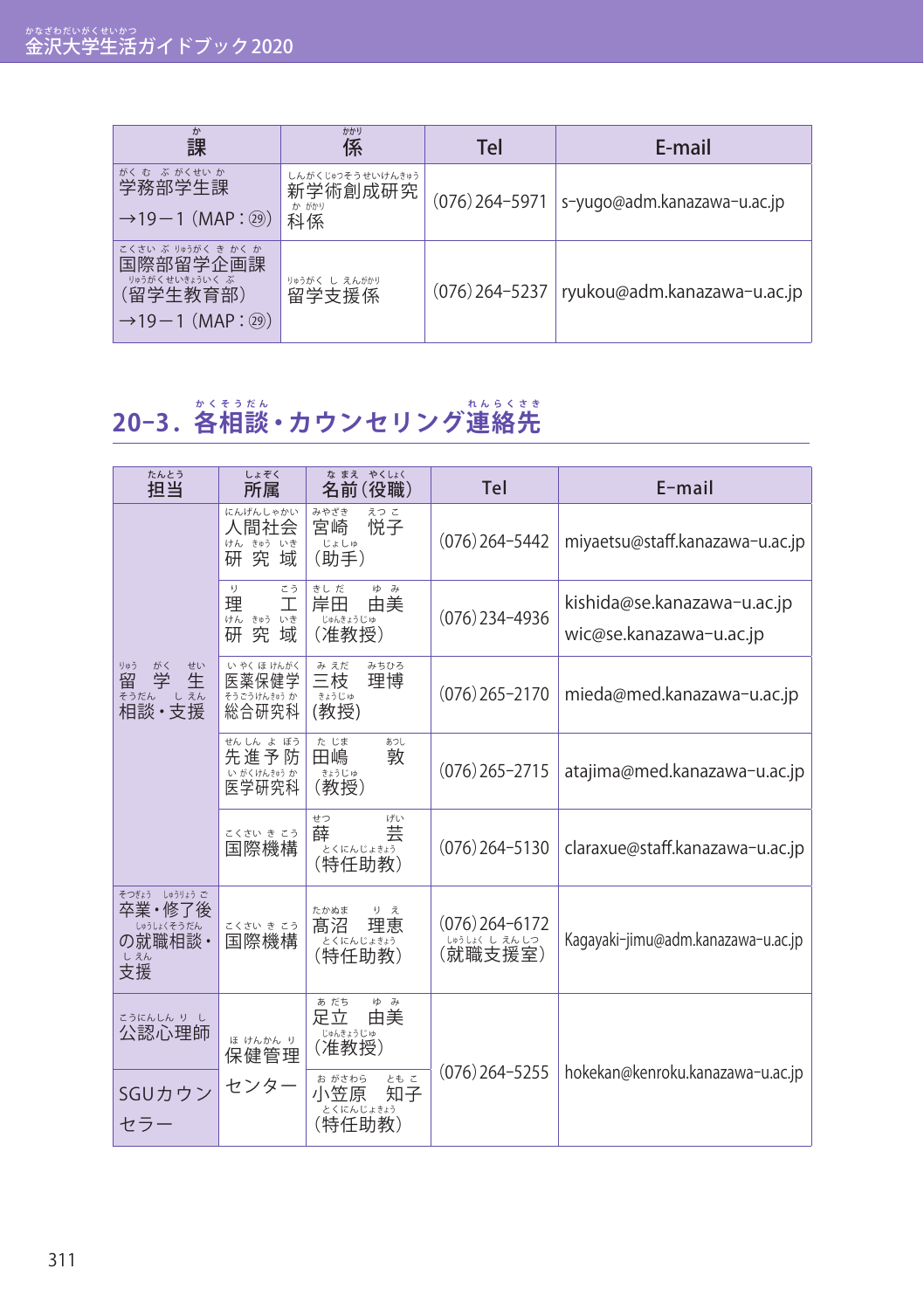| <b>Division</b>                                                                                                                                        | Section                                                           | Tel              | E-mail                          |
|--------------------------------------------------------------------------------------------------------------------------------------------------------|-------------------------------------------------------------------|------------------|---------------------------------|
| Student Affairs Department,<br><b>Student Affairs Division</b><br>$\rightarrow$ 19-1 (MAP : $(29)$ )                                                   | Graduate School of Frontier<br>Science Initiative Affairs Section | $(076)$ 264-5971 | s-yugo@adm.<br>kanazawa-u.ac.jp |
| International Student Exchange Division,<br>International Relations Department<br>(School of International Education)<br>$\rightarrow$ 19-1 (MAP : 29) | International Student Section                                     | $(076)$ 264-5237 | ryukou@adm.<br>kanazawa-u.ac.jp |

#### **20-3.Advising and Counseling Contacts List**

| Subject                            | Belong                                                                  | Name (Title)                                                         | <b>Tel</b>       | E-mail                                                         |  |
|------------------------------------|-------------------------------------------------------------------------|----------------------------------------------------------------------|------------------|----------------------------------------------------------------|--|
| Advising                           | Institute of<br>Human and<br>Social Sciences                            | Ms. Etsuko MIYAZAKI<br>(Assistant)                                   | $(076)$ 264-5442 | miyaetsu@staff.<br>kanazawa-u.ac.jp                            |  |
|                                    | Institute of<br>Science and<br>Engineering                              | Ms. Yumi<br><b>KISHIDA</b><br>(Associate<br>Professor)               | $(076)$ 234-4936 | kishida@<br>se.kanazawa-u.ac.jp<br>wic@<br>se.kanazawa-u.ac.jp |  |
|                                    | Graduate School<br>of Medical<br>Science                                | Mr. Michihiro<br><b>MIEDA</b><br>(Professor)                         | $(076)$ 265-2170 | mieda@med.<br>kanazawa-u.ac.jp                                 |  |
|                                    | Graduate School<br>of Advanced<br>Preventive<br><b>Medical Sciences</b> | Mr. Atsushi<br><b>TAJIMA</b><br>(Professor)                          | $(076)$ 265-2715 | atajima@med.<br>kanazawa-u.ac.jp                               |  |
|                                    | Organization of<br><b>Global Affairs</b>                                | Ms. Yun XUE<br>(Assistant<br>Professor)                              | $(076)$ 264-5130 | claraxue@staff.<br>kanazawa-u.ac.jp                            |  |
| Career<br>Advising                 | Organization of<br>Global Affairs                                       | Ms. Rie<br><b>TAKAMURA</b><br>(Assistant<br>Professor)               | $(076)$ 264-6172 | Kagayaki-jimu@adm.<br>kanazawa-u.ac.jp                         |  |
| Licensed<br>Public<br>Psychologist | <b>Health Service</b>                                                   | Ms. Yumi ADACHI<br>(Associate<br>Professor)                          | $(076)$ 264-5255 | hokekan@kenroku.                                               |  |
| SGU<br>Counselor                   | Center                                                                  | Ms. Tomoko OGASAWARA<br>(Specially Appointed<br>Assistant Professor) |                  | kanazawa-u.ac.jp                                               |  |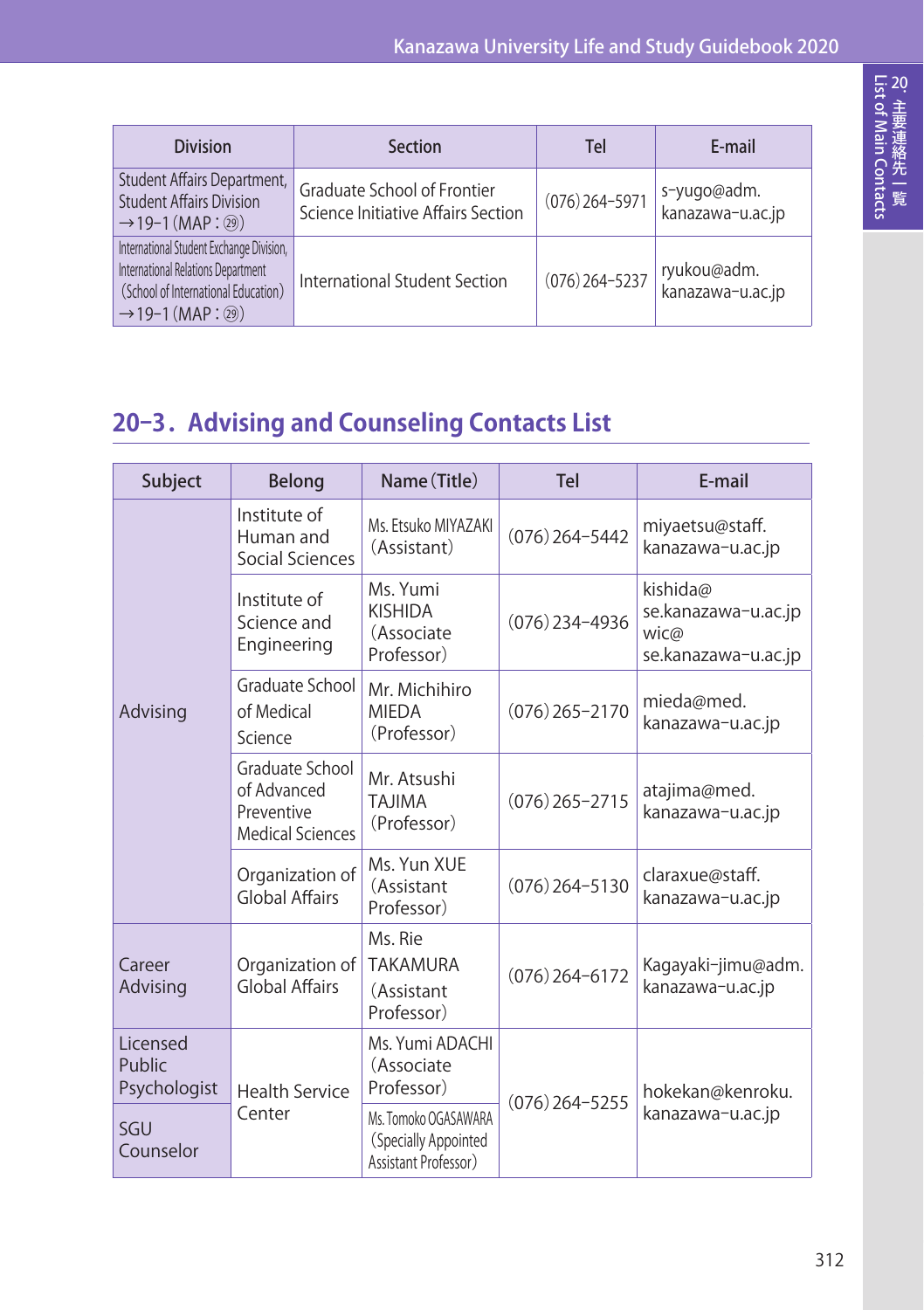### **20-4 .学 が く 内 な い 各 か く 担 た ん 当 と う 連 れ ん 絡 ら く 先 さ き**

| かかり<br>ゕ<br>課・係                                                | さんしょう<br>参照                                                  | Tel              | $E$ -mail                          |
|----------------------------------------------------------------|--------------------------------------------------------------|------------------|------------------------------------|
| こくさい ぶりゅうがく きかくか<br>国際部留学企画課<br>りゅうがく し えんがかり<br>留学支援係         | $19 - 1$ (MAP : $(29)$ )<br>ほんぶとう かい<br>本部棟3階                | $(076)$ 264-5188 | ryukou@adm.kanazawa-u.ac.jp        |
| がくむ ぶがくせいしえんか<br>学務部学生支援課<br>がくせい し えんがかり<br>学生支援係             | $19 - 1$ (MAP : $(29)$ )<br>ほんぶとう かい<br>本部棟2階                | $(076)$ 264-5164 | stsien@adm.kanazawa-u.ac.jp        |
| がくむ ぶがくせいしえんか<br>学務部学生支援課<br>がくせいそうだんがかり<br>学生相談係              | $19 - 1$ (MAP : $(29)$ )<br>ほんぶとう かい<br>本部棟2階                | $(076)$ 264-5168 | soudan@adm.kanazawa-u.ac.jp        |
| がくむ ぶ きかんきけいくしえんか<br>学務部基幹教育支援課<br>き かんきょういくがく む 扮り<br>基幹教育学務係 | $19 - 1$ (MAP : (16))<br>そうごうきょういくこう ぎ とう<br>かい<br>総合教育講義棟2階 | $(076)$ 264-5758 | stgaku@adm.kanazawa-u.ac.jp        |
| りゅうがくせいしゅうしょくそくしん<br>留学生就職促進<br>プログラムコーディネーター                  | $19 - 1$ (MAP : $(29)$ )<br>ほんぶとう かい<br>本部棟2階                | $(076)$ 264-6172 | kagayaki-jimu@adm.kanazawa-u.ac.jp |

| たんとう<br>扣当                                           | さんしょう<br>参照            | たんとう<br>扣当           | さんしょう<br>参照 |
|------------------------------------------------------|------------------------|----------------------|-------------|
| ほ けんかん り<br>保健管理センター                                 | $9 - 1$                | りょう<br>寮             | $6 - 1$     |
| がくない と しょかん<br>学内図書館                                 | $16 - 2$               | しょうかい<br>アパート紹介      | $6 - 2$     |
| たいいく しせつ<br>体育施設                                     | $16 - 4$               | だいがくせいきょう<br>大学生協    | $16 - 1$    |
| そうごう<br>きばん<br>総合メディア基盤センター<br>そうだん<br>(パソコン相談カウンター) | $11 - 2$<br>$19 - 131$ | がくないゆうびんきょく<br>学内郵便局 | $13 - 1(4)$ |

### 20−5.学外関連窓口

| こうもく<br>項目          | さんしょう<br>参照 | れんらくさき でん わ ばんごう<br>連絡先・電話番号                                                                                                                                                                                                               |
|---------------------|-------------|--------------------------------------------------------------------------------------------------------------------------------------------------------------------------------------------------------------------------------------------|
| ざいりゅう て つづき<br>在留手続 | $5 - 13$    | な ご や しゅつにゅうこくざいりゅうかん り きょくかなざわしゅっちょうじょ<br>・名古屋出入国在留管理局金沢出張所<br>しゅつにゅうこくざいりゅうかん り きょく<br>かなざわ<br>(金沢の出入国在留管理局)<br>Tel: (076) 222-2450<br>な ご や しゅつにゅうこくざいりゅうかん り きょく りゅうがくけんしゅうしん さ ぶ もん<br>・名古屋出入国在留管理局 留学研修審杳部門<br>Tel: $(052)$ 559-2118 |
| じゅうみんとうろく<br>住民登録   | $5 - 2$     | かなざわ しゃくしょ しみんか<br>金沢市役所市民課<br>Tel:(076)220-2241                                                                                                                                                                                           |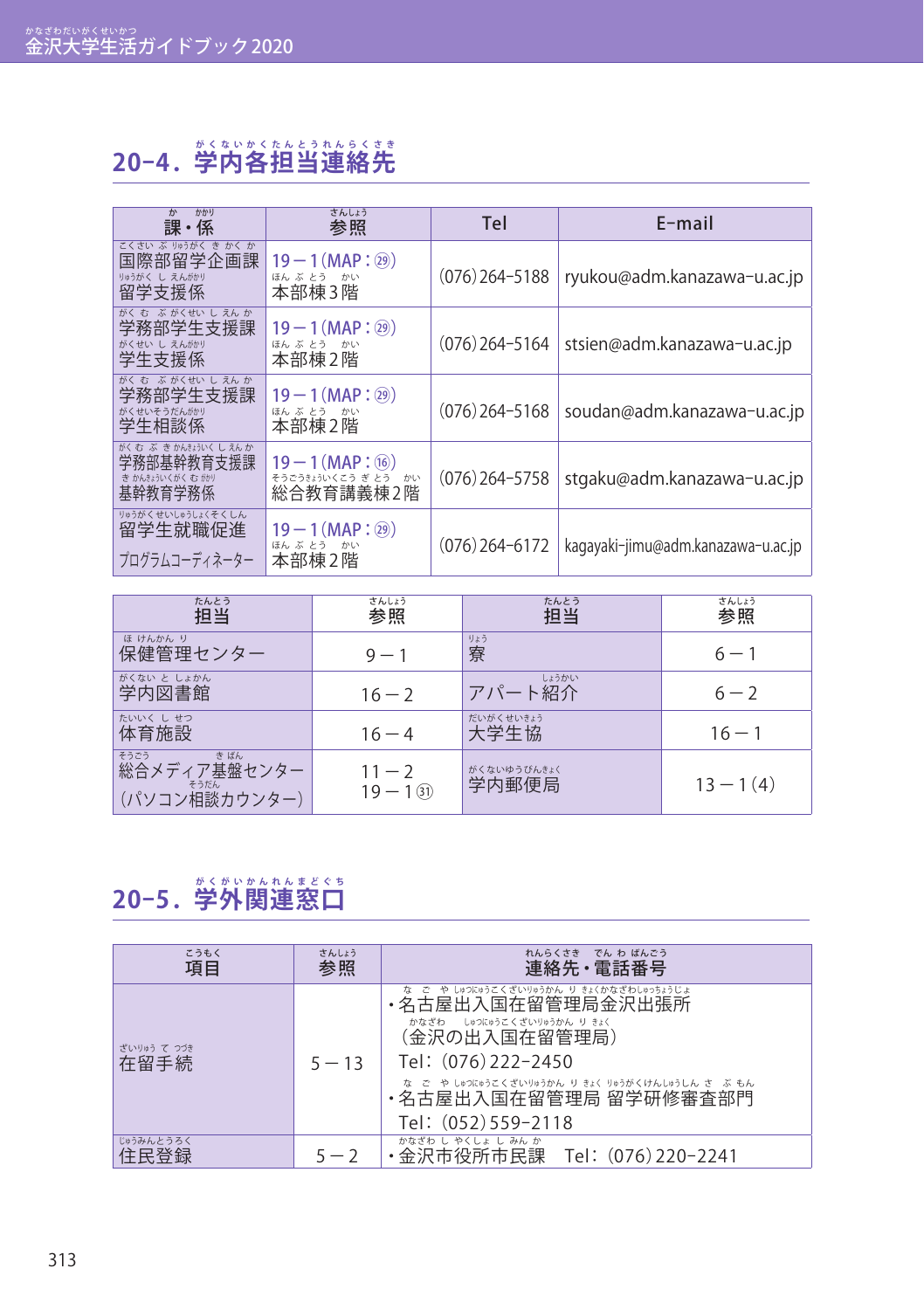### **20-4.Contact Points on Campus**

| <b>Division &amp; Section</b>                                                                                          | Reference                                                                       | Tel              | E-mail                                 |
|------------------------------------------------------------------------------------------------------------------------|---------------------------------------------------------------------------------|------------------|----------------------------------------|
| International Student Section.<br>International Student Exchange Division,<br>International Relations Department       | $19-1$ (MAP : $(29)$ )<br>Administration<br>Building 4F                         | $(076)$ 264-5188 | ryukou@adm.<br>kanazawa-u.ac.jp        |
| Student Support Section,<br>Student Support Division,<br><b>Student Affairs Department</b>                             | $19-1$ (MAP : $(29)$ )<br>Administration<br><b>Building 2F</b>                  | $(076)$ 264-5164 | stsien@adm.<br>kanazawa-u.ac.jp        |
| Student Service Section,<br>Student Support Division,<br><b>Student Affairs Department</b>                             | $19-1$ (MAP: $(29)$ )<br>Administration<br><b>Building 2F</b>                   | $(076)$ 264-5168 | soudan@adm.<br>kanazawa-u.ac.jp        |
| General Education Student Affairs Section.<br>General Education Support Division,<br><b>Student Affairs Department</b> | $19-1$ (MAP: $(\overline{16})$ )<br><b>General Education</b><br>Lecture Hall 2F | $(076)$ 264-5758 | stgaku@adm.<br>kanazawa-u.ac.jp        |
| Coordinator of Employment<br>Promotion Program for<br><b>International Students</b>                                    | $19-1$ (MAP: $(29)$ )<br>Administration<br><b>Building 2F</b>                   | $(076)$ 264-6172 | kagayaki-jimu@adm.<br>kanazawa-u.ac.jp |

| <b>Subject</b>                                               | Reference              | Subject                  | Reference |
|--------------------------------------------------------------|------------------------|--------------------------|-----------|
| <b>Health Service Center</b>                                 | $9 - 1$                | Dormitory                | $6 - 1$   |
| Library in Campus                                            | $16 - 2$               | <b>Private Apartment</b> | $6 - 2$   |
| <b>Sports Facility</b>                                       | $16 - 4$               | University Co-op         | $16-1$    |
| <b>Information Media Center</b><br>(PC consultation counter) | $11 - 2$<br>$19 - 131$ | Post Office in Campus    | $13-1(4)$ |

#### **20-5.Contact Points for Other Organizations**

| <b>Subject</b>              | Reference | Contact                                                                                                                                                                                                  |
|-----------------------------|-----------|----------------------------------------------------------------------------------------------------------------------------------------------------------------------------------------------------------|
| Visa Procedures             | $5 - 13$  | • Kanazawa Branch Office of Nagoya Regional<br>Immigration Bureau Tel: (076) 222-2450<br>• Nagoya Regional Immigration Bureau (Main)<br>Student and Trainee Inspection Department<br>Tel: (052) 559-2118 |
| <b>Address Registration</b> | $5 - 2$   | • Kanazawa City Hall, Citizens' Section<br>Tel: (076) 220-2241                                                                                                                                           |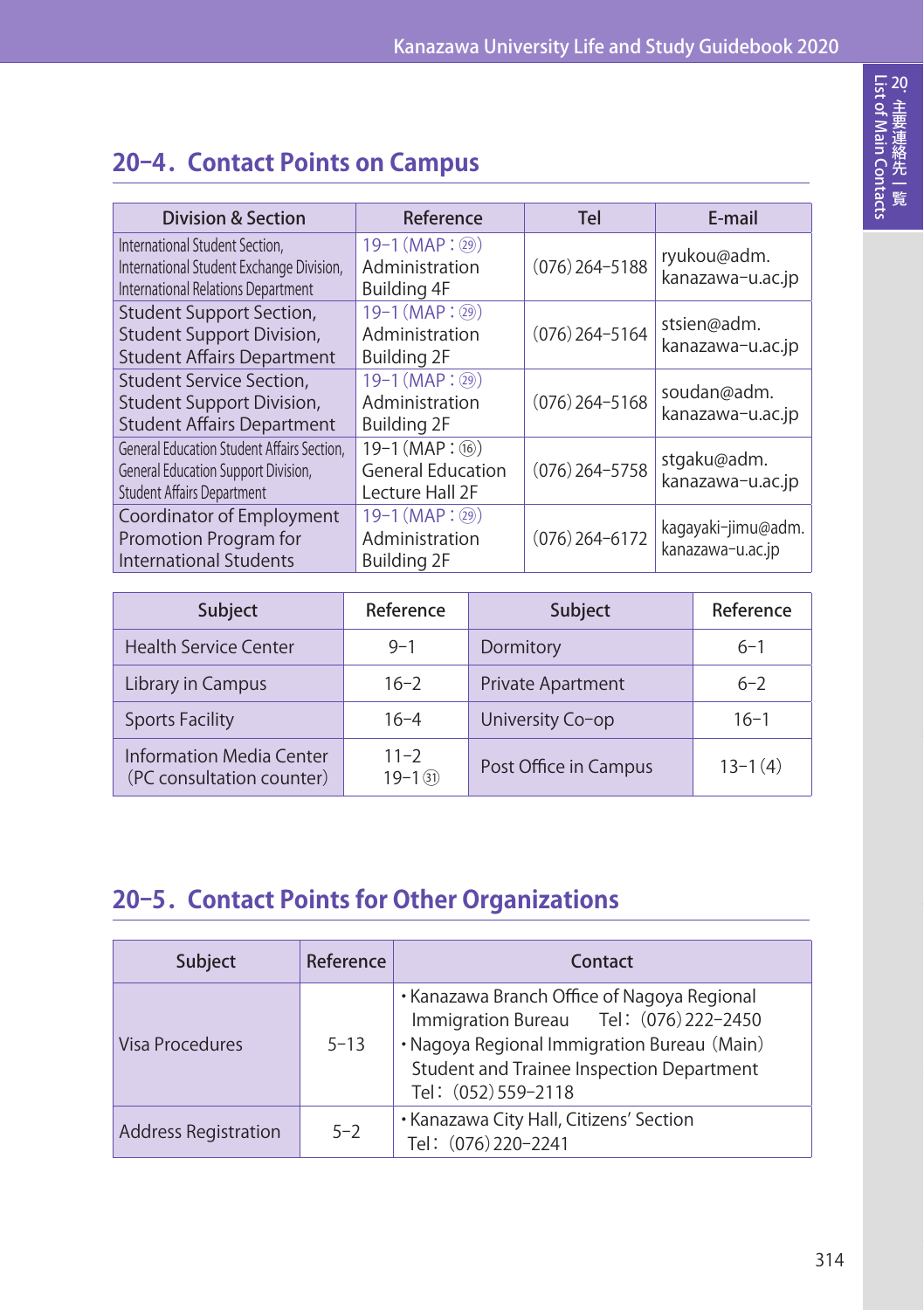| こうもく<br>項目                  | さんしょう<br>参照 | れんらくさき でん わ ばんごう<br>連絡先・電話番号                                                                                                                                                                                                                                                             |
|-----------------------------|-------------|------------------------------------------------------------------------------------------------------------------------------------------------------------------------------------------------------------------------------------------------------------------------------------------|
| じゅうみんひょう うつ<br>住民票の写し       | $5 - 2(1)$  | あさかわ しみん<br>・浅川市民センター Tel: (076)221-3344                                                                                                                                                                                                                                                 |
| こくみんけんこう ほ けん<br>国民健康保険     | $9 - 7$     | かなざわ し やくしょ いりょうほ けんか<br>·金沢市役所医療保険課<br>Tel:(076)220-2256                                                                                                                                                                                                                                |
| ねんきん<br>年金                  | $9 - 11$    | かなざわきたねんきん じ む しょ<br>・金沢北年金事務所<br>Tel:(076)233-2021<br>かなざわ し やくしょ し みん か こくみんねんきんたんとう<br>・金沢市役所市民課(国民年金担当)<br>Tel: (076) 220-2295                                                                                                                                                       |
| けいさつ<br>警察                  | $14-4(1)$   | かなざわ た がみこうばん<br>110<br>・金沢田上交番<br>Tel: (076) 264-1527<br>かなざわなかけいさつしょ<br>・金沢中警察署<br>Tel: (076) 262-1171                                                                                                                                                                                 |
| きゅうきゅうしゃ しょうぼうしゃ<br>救急車・消防車 | $9 - 3$     | 119                                                                                                                                                                                                                                                                                      |
| すいどう<br>水道・ガス               | $6 - 6$     | かなざわ し きぎょうきょく<br>Tel: 0120-328-117<br>・金沢市企業局<br>きんきゅう<br>Tel: (076)220-2281(緊急)                                                                                                                                                                                                        |
| でんき<br>電気                   | $6 - 6$     | ほくりくでんりょく かぶ いしかわ してん<br>・北陸電力(株)石川支店<br>Tel: 0120-776453                                                                                                                                                                                                                                |
| しょり<br>ごみ処理                 | $6 - 5(3)$  | とうぶかんり<br>・東部管理センター<br>Tel: (076) 252-6050<br>せいぶかんり<br>・西部管理センター<br>Tel: (076) 242-1371<br>すいしん か<br>・リサイクル推進課<br>Tel: (076) 220-2302                                                                                                                                                   |
| うんてんめんきょ<br>運転免許            | $14 - 9$    | いしかわけんうんてんめんきょ<br>・石川県運転免許センター Tel: (076)238-5901                                                                                                                                                                                                                                        |
| バス                          | $15 - 5$    | ほくりくてつどうかく<br>・北陸鉄道各バスセンター<br>えきまえ<br>駅前<br>Tel: (076) 263-0489<br>かたまち<br>片町<br>Tel: (076) 221-5012                                                                                                                                                                                     |
| タクシー                        | $15 - 2$    | ・かもめタクシー Tel:(076)231-1128<br>けんろく<br>・兼六タクシー<br>Tel: (076) 252-3669                                                                                                                                                                                                                     |
| ぎんこう<br>銀行                  | 12          | ほっこくぎんこうもり さとしてん<br>Tel: (076) 234-1400<br>・北國銀行杜の里支店<br>ほっこくぎんこうあさひまち し てん<br>・北國銀行旭町支店<br>Tel:(076)222-7151<br>ほっこくぎんこう こだつのしてん<br>·北國銀行小立野支店<br>Tel:(076)221-8137<br>ほくりくぎんこう<br>さとしてん<br>・北陸銀行もりの里支店<br>Tel: (076) 222-1711<br>ほくりくぎんこう こだつのしてん<br>・北陸銀行小立野支店<br>Tel: (076) 221-4121 |
| うんそう<br>運送                  | $13 - 2$    | うんゆ<br>・ヤマト運輸<br>Tel: 0120-01-9625<br>さ がわきゅうびん<br>・佐川急便<br>Tel: 0120-700-850                                                                                                                                                                                                            |
| ゆうびんきょく<br>郵便局              | $13 - 1$    | 、ホタミサカだいがくないゆうびんきょく<br>•金沢大学内郵便局<br>Tel: (076)224-2582                                                                                                                                                                                                                                   |
| ゆうびんあんない<br>郵便案内サービス        | $13 - 1$    | に ほんゆうびん<br>にほんご<br>・日本郵便<br>Tel: 0120-23-2886 (日本語)                                                                                                                                                                                                                                     |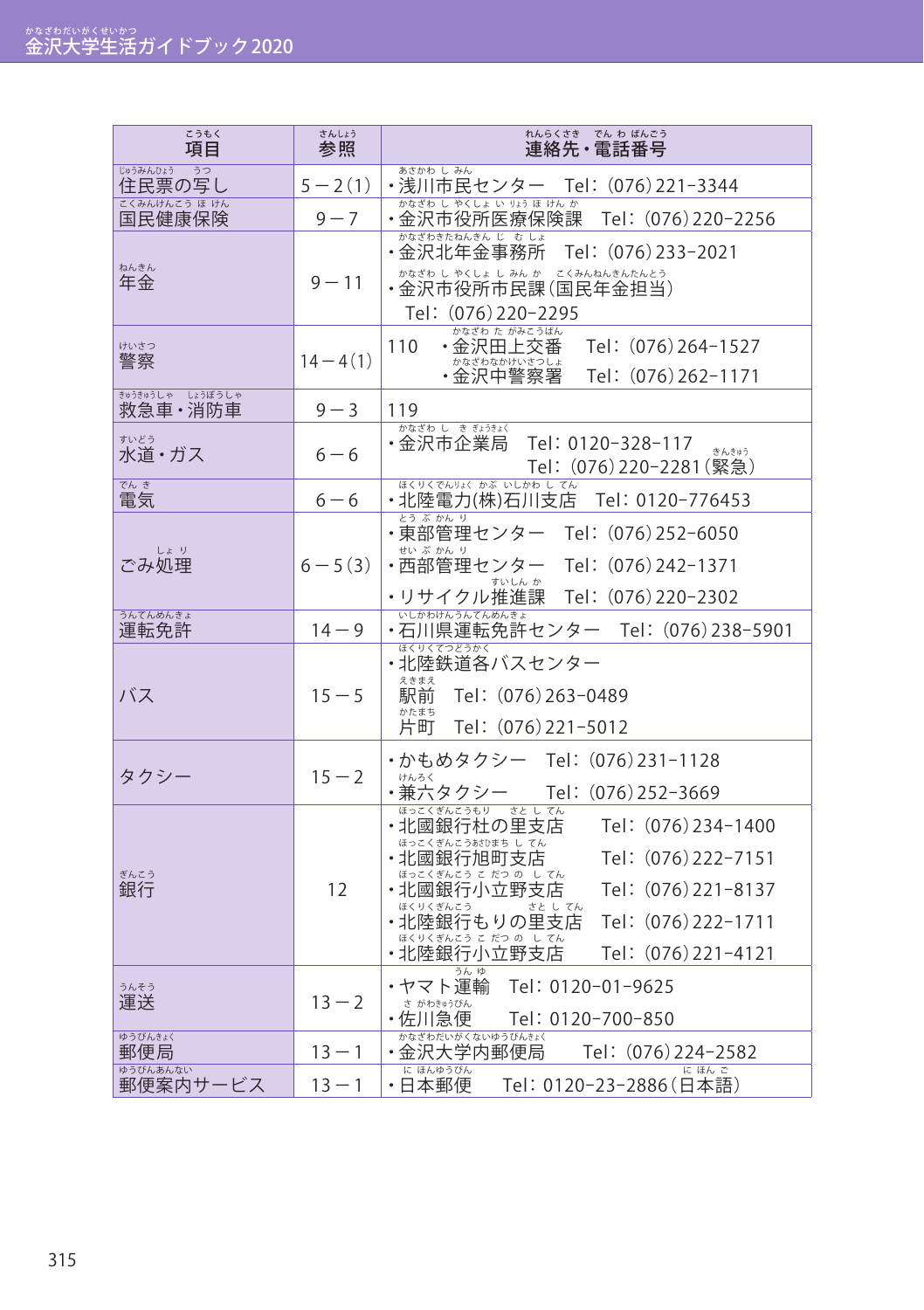| Subject                                     | Reference   | Contact                                                                                                                                                                                                                                                                                             |
|---------------------------------------------|-------------|-----------------------------------------------------------------------------------------------------------------------------------------------------------------------------------------------------------------------------------------------------------------------------------------------------|
| Copy of Address<br><b>Registration Form</b> | $5 - 2(1)$  | · Asakawa Citizens Center<br>Tel: (076) 221-3344                                                                                                                                                                                                                                                    |
| <b>National Health</b><br>Insurance         | $9 - 7$     | • Kanazawa City Hall Medical Insurance Section<br>Tel: (076) 220-2256                                                                                                                                                                                                                               |
| Pension                                     | $9 - 11$    | • North Kanazawa Pension Office Tel: (076) 233-2021<br>· Kanazawa City Hall, Citizens' Section<br>(National Pension) Tel: (076) 220-2295                                                                                                                                                            |
| Police                                      | $14 - 4(1)$ | 110<br>· Tagami Police box Tel: (076) 264-1527<br>• Kanazawa Naka Police Station Tel: (076) 262-1171                                                                                                                                                                                                |
| Ambulance/Fire-Engine                       | $9 - 3$     | 119                                                                                                                                                                                                                                                                                                 |
| Water/Gas                                   | $6 - 6$     | · Kanazawa City Utilities Bureau<br>Tel: 0120-328-117, (076) 220-2281 (Emergency)                                                                                                                                                                                                                   |
| Electricity                                 | $6 - 6$     | · Ishikawa Office of Hokuriku Electricity Company<br>Tel: 0120-776453                                                                                                                                                                                                                               |
| Garbage Disposal                            | $6 - 5(3)$  | · East Maintenance Center Tel: (076) 252-6050<br>· West Maintenance Center Tel: (076) 242-1371<br>· Recycling Promotion Section Tel: (076) 220-2302                                                                                                                                                 |
| <b>Driving Licenses</b>                     | $14 - 9$    | · Ishikawa Prefecture Vehicle Licensing Center<br>Tel: (076) 238-5901                                                                                                                                                                                                                               |
| Bus                                         | $15 - 5$    | • Hokuriku Tetsudo Bus Center Station Office<br>Tel: (076) 263-0489<br>Katamachi Office Tel: (076) 221-5012                                                                                                                                                                                         |
| Taxi                                        | $15 - 2$    | · Kamome Taxi Tel: (076) 231-1128<br>· Kenroku Taxi Tel: (076) 252-3669                                                                                                                                                                                                                             |
| <b>Bank</b>                                 | 12          | • Hokkoku Bank Morinosato Branch<br>Tel: (076) 234-1400<br>• Hokkoku Bank Asahimachi Branch<br>Tel: (076) 222-7151<br>• Hokkoku Bank Kodatsuno Branch<br>Tel: (076) 221-8137<br>· Hokuriku Bank Morinosato Branch<br>Tel: (076) 222-1711<br>• Hokuriku Bank Kodatsuno Branch<br>Tel: (076) 221-4121 |
| <b>Delivery Service</b>                     | $13 - 2$    | · Yamato Transport Co<br>Tel: 0120-01-9625<br>· Sagawa Express Transport Co<br>Tel: 0120-700-850                                                                                                                                                                                                    |
| Post Office                                 | $13 - 1$    | • Post Office in Kanazawa University<br>Tel: (076) 224-2582                                                                                                                                                                                                                                         |
| <b>Postal Service</b>                       | $13 - 1$    | Tel: 0570-046-111 (in English)                                                                                                                                                                                                                                                                      |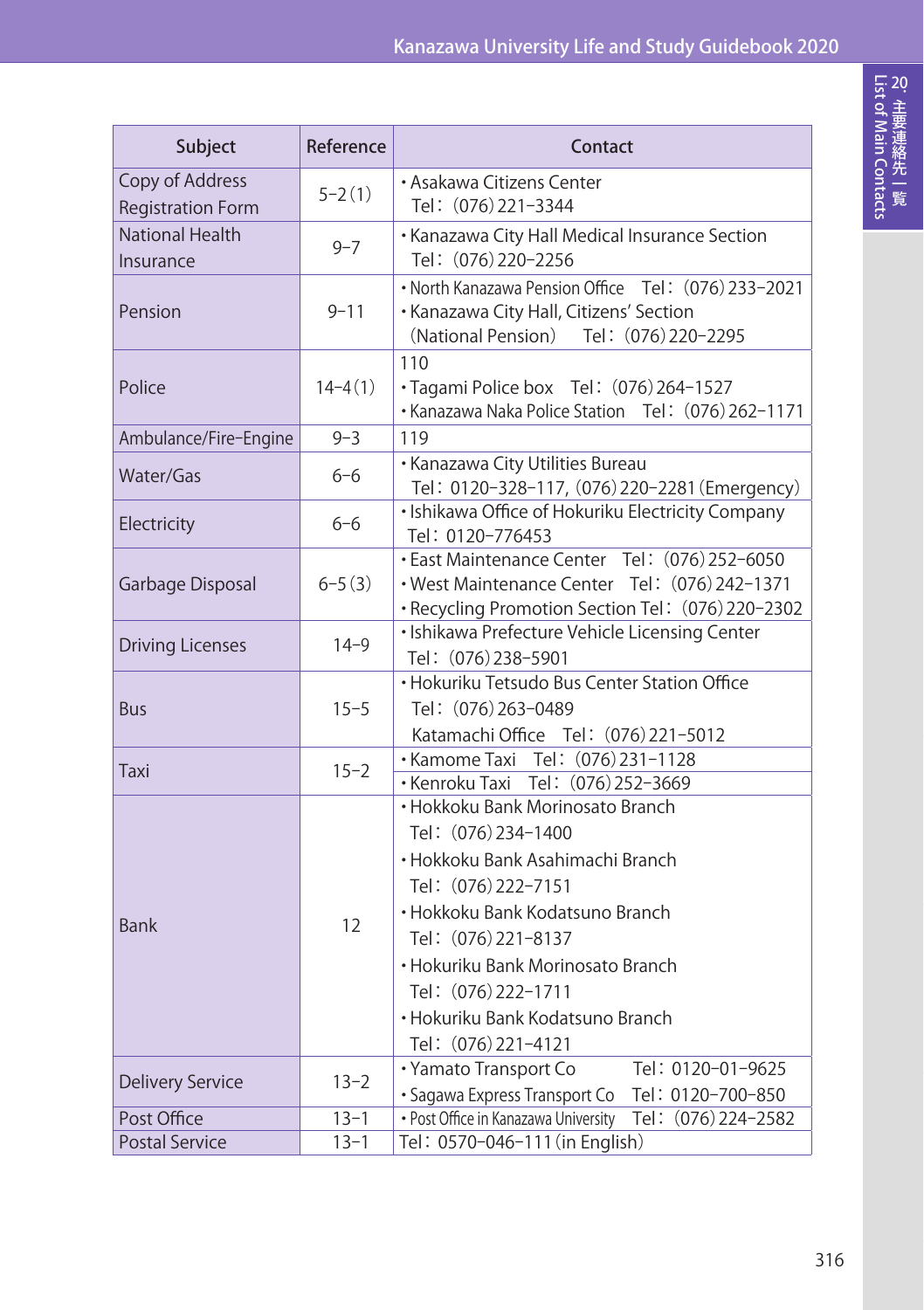| こうもく<br>項目          |         |         |          |                         | れんらくさき<br>でん わ ばんごう<br>連絡先・電話番号 |         |         |                                                                                                        |
|---------------------|---------|---------|----------|-------------------------|---------------------------------|---------|---------|--------------------------------------------------------------------------------------------------------|
|                     | いし      | かわ      |          | <b>りゅうしょかん</b><br>県立図書館 |                                 |         |         | かなざわ し ほん だ まち<br>金沢市本多町3-2-15 Tel: (076) 223-9580<br>http://www.library.pref.ishikawa.jp/index.html   |
| がくがい                | かな<br>金 | ざわ<br>沢 | U        | りつ<br>市立図               | ーと                              | しょ<br>書 | かん<br>館 | https://www.lib.kanazawa.ishikawa.jp/                                                                  |
| 学外の<br>としょかん<br>図書館 |         |         |          | <sup>たま がわ</sup>        | と<br>図                          | 書       | 松館      | かなざわ し たまがわちょう<br>金沢市玉川町2-20 Tel: (076)221-1960<br>https://www.lib.kanazawa.ishikawa.jp/?page_id=113   |
|                     |         |         | いずみ<br>泉 | 野                       |                                 |         | かん      | かなざわ し いずみのまち<br>金沢市泉野町4-22-22 Tel: (076)280-2345<br>https://www.lib.kanazawa.ishikawa.jp/?page_id=119 |